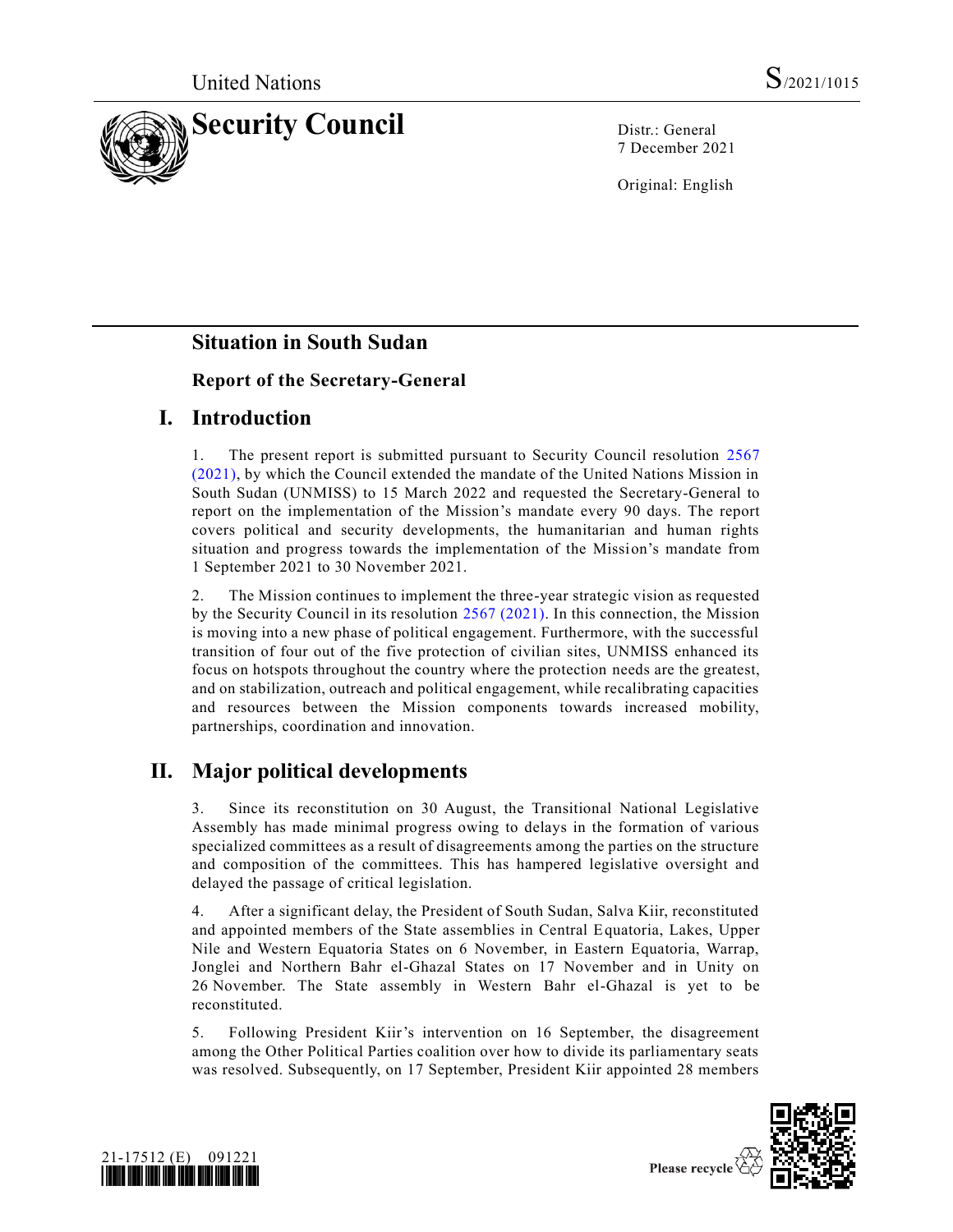of the coalition to the Transitional National Legislative Assembly and 8 to the Council of States.

6. On 18 October, the Council of Ministers reviewed and adopted the Constitution-Making Process Bill 2020/2021. Once the reconstituted Transitional National Legislative Assembly is fully operational, the bill will be debated and is expected to guide the permanent constitution-making process. On 18 October, the Assembly passed the Conduct of Business Regulations 2011 (as amended in 2021).

7. Addressing the Sudan People's Liberation Movement (SPLM) National Youth League meeting in Juba on 11 September, President Kiir stressed that the end goal was to conduct free, fair and credible democratic elections and called on youth to prepare for peaceful campaigns and engage at the grass-roots level.

### **Implementation of the Revitalized Agreement on the Resolution of the Conflict in the Republic of South Sudan**

8. On 12 September, South Sudan marked three years since the signing of the Revitalized Agreement on the Resolution of the Conflict in the Republic of South Sudan. The international community, religious leaders and members of civil society expressed concern over the delays and missed deadlines in the implementation of the Agreement, especially in the implementation of provisions related to the transitional security arrangements.

9. On 7 October, the presidency met with the chairs of the security mechanisms and discussed security-related issues in the Revitalized Agreement, including the graduation of the Necessary Unified Forces. To date, despite numerous reassurances that the establishment of a single, unified command structure was imminent, no tangible progress has been achieved. UNMISS has been requested to assist in transporting audit teams to the 18 training centres, a preliminary step before unification. The Mission has agreed to assist but the visits have yet to start.

10. On 28 October, the 19th meeting of the reconstituted Joint Monitoring and Evaluation Commission raised concerns about the lack of progress in the implementation of the transitional security arrangements, especially the unification of forces and their deployment, and the disarmament, demobilization and reintegration process. The Commission called on the Revitalized Transitional Government of National Unity to expedite the approval of the critical bills and make financial resources available to complete the transitional security arrangements.

11. Addressing the governors' forum held on 29 November, President Kiir associated the delays in the implementation of the transitional security arrangements with the arms embargo against South Sudan and the continued disagreement over the command-and-control structure and share ratios of the Necessary Unified Forces. He called on the Community of Sant' Egidio to resume the Rome peace talks with the non-signatory parties.

#### **Split in the Sudan People's Liberation Movement-Army in Opposition**

12. On 19 September, President Kiir announced that he had authorized his Presidential Adviser on National Security, Tut Gatluak, to negotiate with the Sudan People's Liberation Movement-Army in Opposition (SPLM/A-IO) Kitgwang faction. On 22 September, a Kitgwang faction leader, General Simon Gatwech Dual, confirmed the group's readiness to engage in a negotiation with the Government or the Intergovernmental Authority on Development (IGAD). Subsequently, on 2 October, under the auspices of the Government of the Sudan, the Kitgwang faction leaders, General Gatwech and General Johnson Olony, met with a delegation of SPLM led by Tut Gatluak in Khartoum. The meeting confirmed the readiness of the Kitgwang faction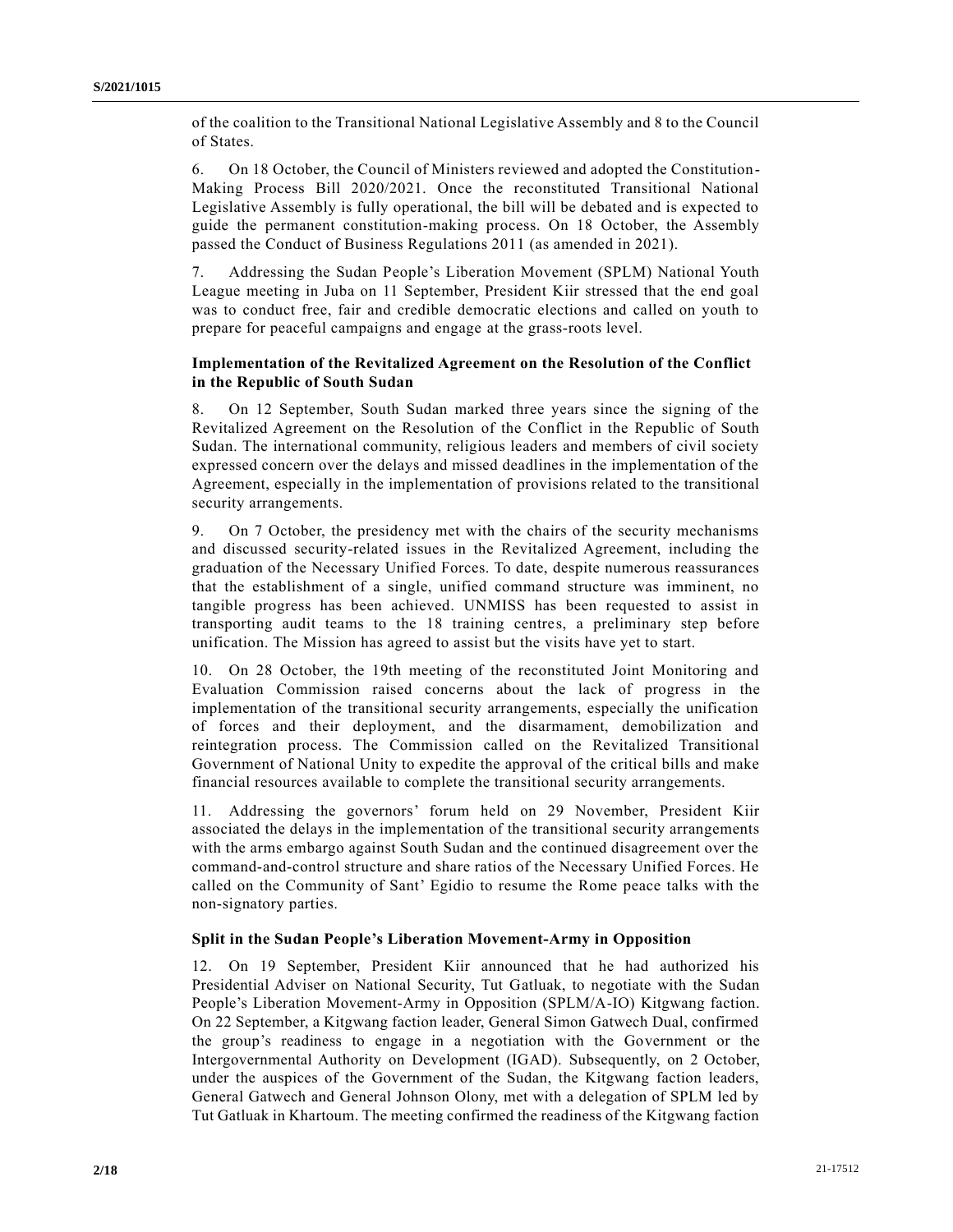to participate in the next round of formal talks with the Government under the mediation of IGAD. On 3 October, the Kitgwang faction published its position paper for the talks, in which it called for the implementation of the Revitalized Agreement, especially the transitional security arrangements. Civil society groups welcomed this development as a pathway for resolving political grievances within the opposition and a positive move towards the implementation of the Agreement.

13. Subsequently, SPLM/A-IO stated that the meeting between SPLM and the Kitgwang faction had violated the terms of the Revitalized Agreement, which prohibited the switching of allegiances. It alleged that one of the parties to the Agreement had been encouraging defection from the opposition to weaken and undermine the implementation of the Agreement.

14. While the talks between SPLM and the Kitgwang faction have been delayed due to political unrest in the Sudan, General Gatwech has rejected the SPLM proposal to move the talks to Juba. General Gatwech was reported to have returned to Megeinis on 8 November.

#### **Regional developments**

15. On 10 and 11 October, President Kiir made an official visit to Egypt, during which South Sudan and Egypt signed several agreements on irrigation, trade and industry.

16. Following the military coup d'état in the Sudan on 25 October, the Ministry of Foreign Affairs and International Cooperation issued a statement affirming the country's solidarity with and unwavering support for the Sudan. The statement expressed confidence that Sudanese leaders would make the best decisions for their people. On 31 October, the Ministry indicated that Tut Gatluak had travelled to Khartoum to deliver a message from President Kiir urging the Sudanese leaders to resolve their differences through dialogue.

#### **Economic situation**

17. The macroeconomic situation remained stable, including the foreign exchange rate, which remained at about 400 South Sudanese pounds per United States of America dollar. Despite the coronavirus disease (COVID-19) pandemic, trading throughout the country saw some recovery. The decade-long closure of the border with the Sudan had been scheduled to come to an end on 1 October, but its reopening was delayed due to the security situation in the Sudan.

18. The approval of the national budget for 2021/22 and the launch of the revised national development strategy were delayed. Challenges continued, as commercial debt and oil advances constitute about 65 per cent of the country's public debt. To sustain economic recovery, the Government will need to continue with the public finance reforms already initiated and the implementation of the public finance management reform strategy.

## **III. Security situation**

19. South Sudan continued to experience conflict at the subnational level, especially in Upper Nile, Unity, Jonglei, Warrap, Lakes, Central Equatoria and Western Equatoria, where factional fighting, intercommunal and intracommunal competition, lack of security and resource scarcity fuelled conflict and violence. Clashes involving non-signatory groups in the Equatorias threatened civilians. United Nations agencies and international non-governmental organizations (NGOs) remained the targets of criminality and faced threats of violence from youths in Upper Nile, Jonglei and Western Equatoria over job opportunities.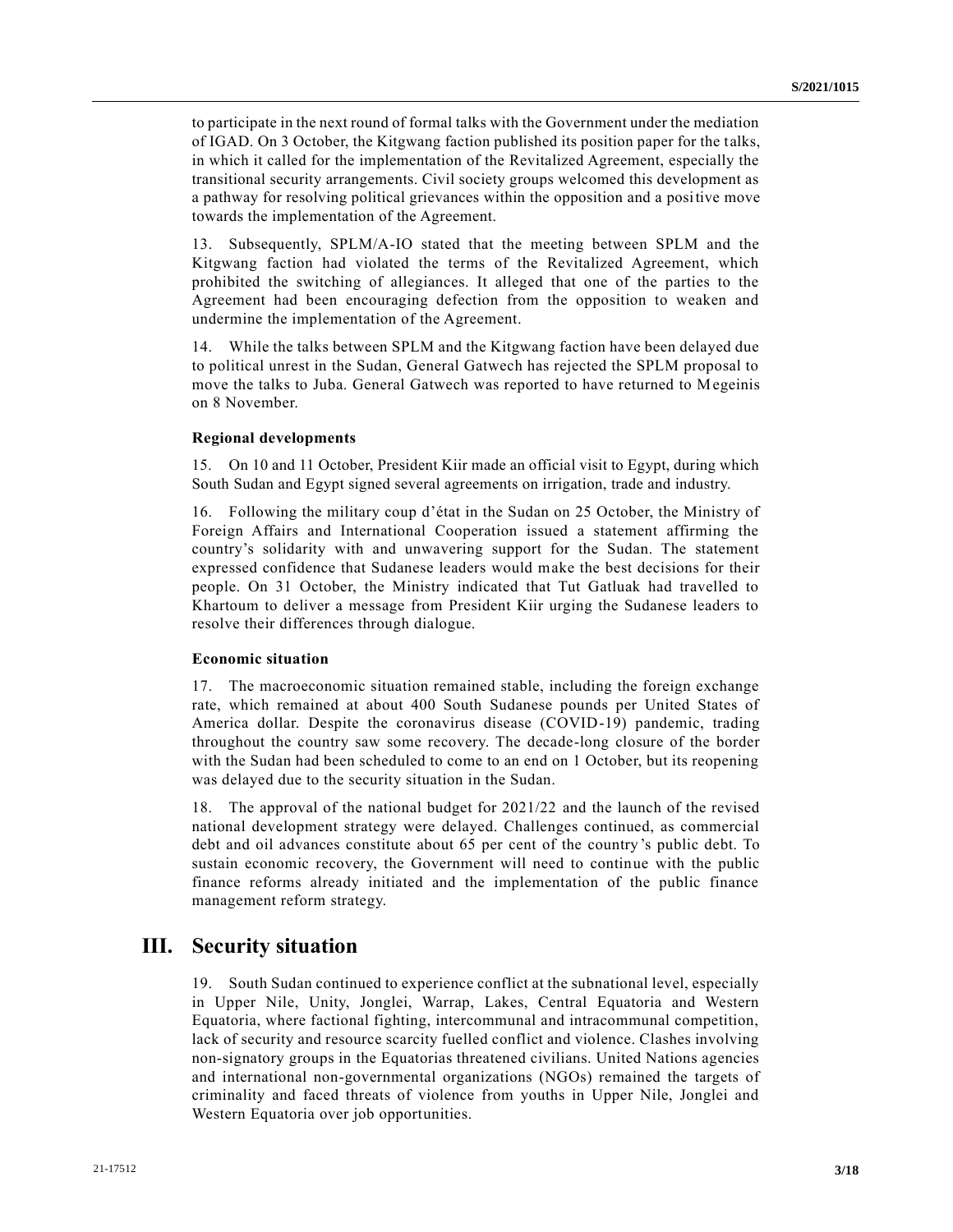#### **Greater Upper Nile region**

20. The situation in Upper Nile continued to be affected by the split within SPLM/A-IO. While fighting between SPLM/A-IO and its Kitgwang faction appeared to have subsided, isolated clashes continued. On 13 September, the two sides fought in Khor Amut, about 25 kilometres from Megeinis, resulting in at least 65 casualties among the Kitgwang faction. The number of casualties among SPLM/A-IO is not known. Instances of violence also followed the switching of allegiances. On 7 September, some SPLM/A-IO forces based in Nyitut village (a few kilometres from Nasir) defected to the Kitgwang faction and relocated to Mandeng, following which some White Army elements supporting these defectors opened fire at the remaining SPLM/A-IO forces at the Nyitut base. In a separate incident on 6 October, SPLM/A-IO forces clashed with their defectors in Wandang, along the Ulang-Akobo border, after attempts to reintegrate them had failed. Clashes also occurred in Longochuk on 6 and 7 September between SPLM/A-IO and its defectors led by General Thomas Tut Ding, who joined the South Sudan People's Defence Forces (SSPDF).

21. In Unity, tensions rose between the Government and SPLM/A-IO over political appointments and access to resources and revenues. Appointment-related altercations in Mayendit culminated in clashes between the security forces of the Mayendit County Commissioner and SPLM/A-IO on 29 and 30 September. On 6 October, the protection force of the Koch County Commissioner and SPLM/A-IO soldiers escorting civilian commuter boats clashed at Port-Nyaruob over the collection of revenues from traders and boat passengers.

22. In Jonglei, tensions within SPLM/A-IO arose from the secession of the Kitgwang faction. On 26 September, a small group of SPLM/A-IO in Pieri declared their defection to the Kitgwang faction and moved to Parateat village in Uror County, where they clashed with SPLM/A-IO on 30 September. Jonglei also saw recurrent small-scale incidents of attacks in Duk, Akobo, Uror, Nyerol, Twic and Bor Counties, which were attributed to the Murle.

### **Greater Equatoria region**

23. The National Salvation Front (NAS) remained active in southern Central Equatoria, engaging in attacks, forced recruitment, harassment and abductions. At least 10 clashes took place between alleged NAS forces and SSPDF and SPLM/A-IO. Suspected NAS soldiers attacked a security checkpoint in Lutaya, along the Yei-Lasu road, on 16 September and on 19 and 20 October. NAS and SSPDF also clashed on multiple occasions throughout Central and Western Equatoria.

24. Tensions and violence continued in Western Equatoria, especially Tambura, due to conflict between the pro-Azande and pro-Balanda armed factions. Forces loyal to Major General James Nando and SPLM/A-IO troops, supported by their associated armed militias, engaged in multiple skirmishes. High-profile attacks were directed at prominent figures from both ethnic groups. In Yambio, the houses belonging to the Mayor of Yambio and the State Minister of Information came under attack. General Nando's house in Yambio and the Renzi Primary School in Tambura, which was occupied by Nando's forces, were also attacked. Additionally, on 13 and 14 October, General Nando's convoy was ambushed by armed youth loyal to SPLM/A-IO at Mabaiku, 5 kilometres from Tambura. At the end of October, after the intervention of the Joint Defence Board select committee, the opposing forces started moving to the Maridi training centre, while on 27 October General Nando and pro-Balanda militia leader Angelo Davido signed a memorandum of understanding committing themselves to restoring peace and stability in Tambura. On 30 October, General Nando and his deputy arrived in Juba. On 4 November, a ceasefire transitional security arrangement monitoring and verification mechanism team observed 484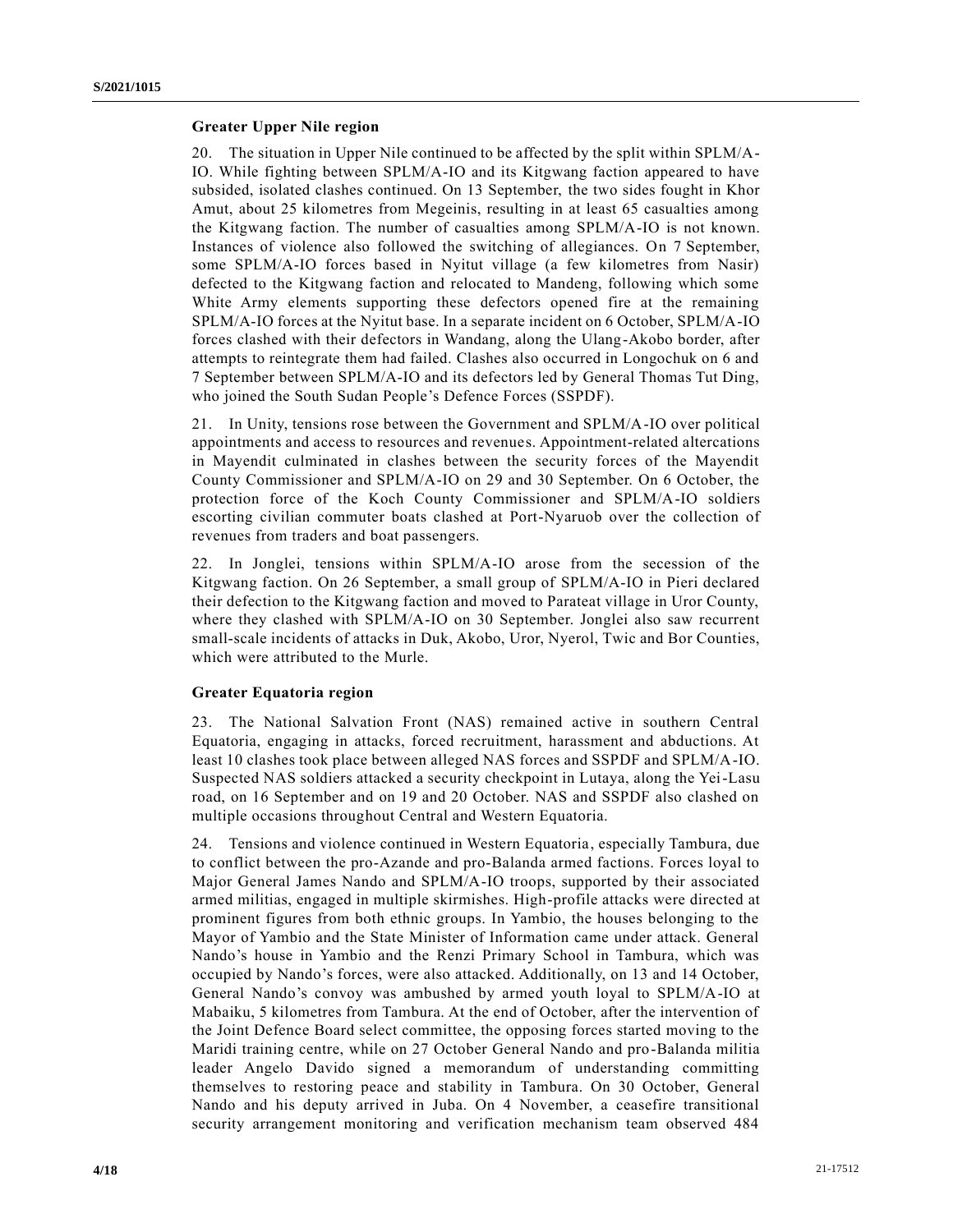forces loyal to General Nando at the SSPDF Division VI headquarters, along with some 88 SPLM/A-IO forces at the Maridi training centre.

#### **Greater Bahr el-Ghazal region**

25. The security context in the greater Tonj area (Warrap) was dominated by cycles of revenge attacks between armed Dinka Lou Paher from Marial Lou (Tonj North County) and allied Dinka sub-clans of Thiik, Akok, Adoor, Apuk-Patoc and Awan (Tonj East County) on one side and the Dinka Luanyjang (Tonj East) on the other. On 3 October, in Kacuat, fighting occurred between Luanyjang and Thiik youth from Kacuat, drawing in Lou Paher youth and resulting in the killing of over 30 people. On 16 October, in Marial Lou, armed Luanyjang youth attacked the family of the Warrap State Minister of Labour and Public Service (a Lou Paher). On 20 October, the Lou Paher shot and killed two Luanyjang men during an attack on the Nyangor cattle camp in Paweng Payam, Tonj East. On 25 October, suspected armed Luanyjang youth attacked a Lou Paher cattle camp in Mangany village, killing one youth and injuring another. From 29 to 31 October, multiple armed clashes took place in Greater Tonj between Luanyjang, Thiik and Lou Paher communities, in which at least 24 people were killed.

26. Local cattle-related violence in Lakes affected Cueibet, Rumbek East and Rumbek North Counties. From 5 to 7 September, there were two clashes between armed civilians and security forces in Rumbek East and Cueibet Counties, which led to the deaths of nine people, including two soldiers.

# **IV. Humanitarian situation**

27. Widespread flooding, ongoing violence and subsequent displacement continued to deepen humanitarian needs in South Sudan. Since May, an estimated 850,000 people have been affected by flooding. Some of them fled their homes after their communities were submerged, taking refuge on higher ground or in communal structures. Flood-affected and displaced people in Bentiu, Unity, are in a dire situation. As at 12 November, some 310,000 affected people had received some form of assistance. Physical access remained a major challenge to humanitarian response. Despite ongoing efforts to address the immediate needs of flood-affected people, the level of need is high and varied. Resources and funding are needed urgently.

28. Similar to previous years, flood-induced displacement of some groups into areas perceived to be traditionally associated with other groups continued. In Bentiu town, people have been forced to move due to rising water, which could stoke tensions over land rights.

29. The food security situation remains precarious. With farmlands and crops inundated and destroyed by the floods, the situation is at risk of further deterioration. Increased food insecurity, illness and poor access to clean water, hygiene and sanitation heightened malnutrition levels among children under 5 years of age. Some 1.4 million children and 480,000 pregnant or lactating women were estimated to be acutely malnourished and in need of treatment in 2021, the highest number since 2013.

30. Subnational violence in Tambura displaced an estimated 80,000 people. Fighting in Lainya and Yei Counties in Central Equatoria displaced people to surrounding areas and into neighbouring countries.

31. Humanitarian access remains challenging. Between 1 September and 5 November, 89 humanitarian access incidents were reported, including 13 ambushes and 5 lootings, a 47 per cent increase compared with the previous reporting period.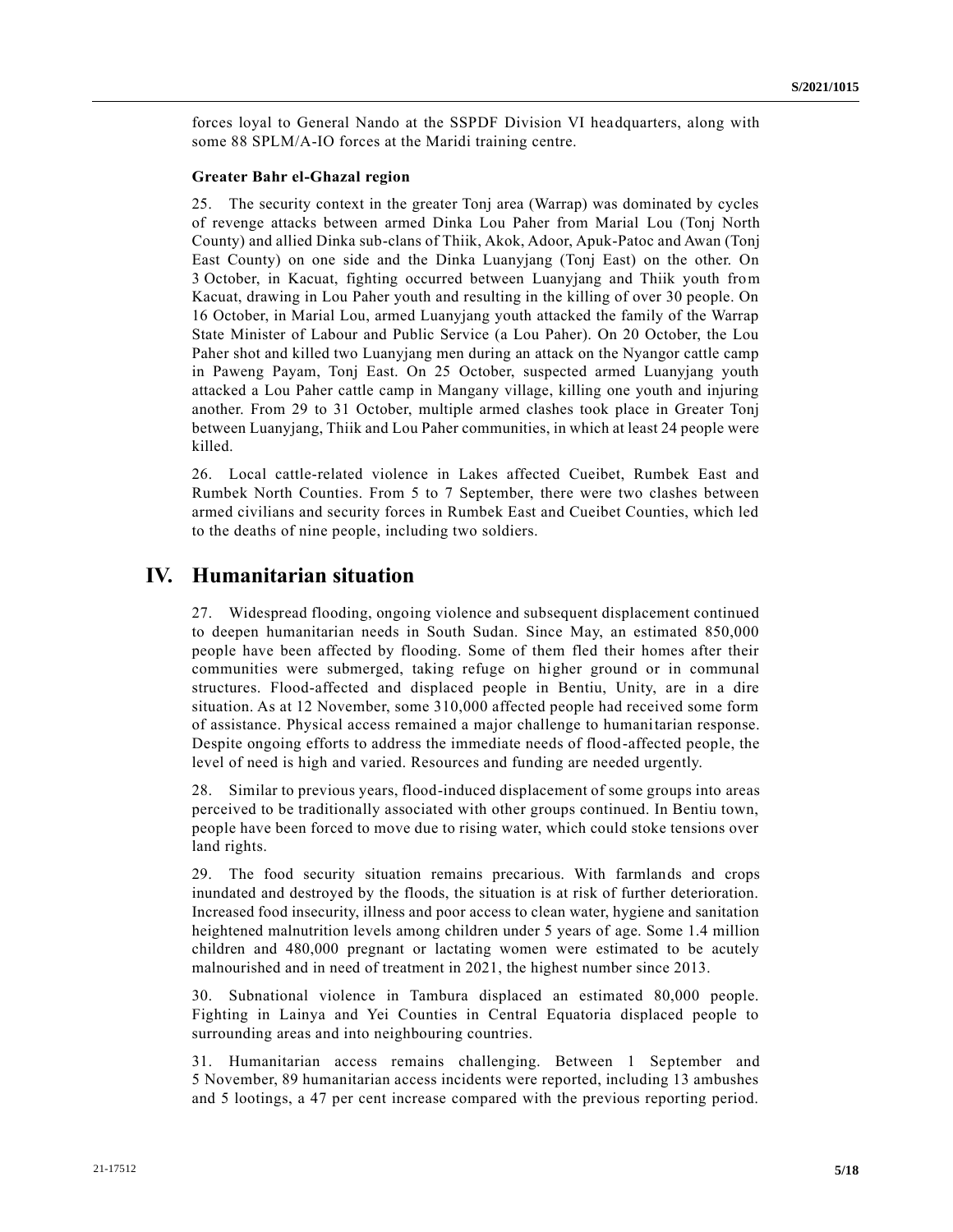Insecurity forced the relocation of 82 aid workers from Pibor and Gumuruk in Jonglei, and Tambura in Western Equatoria, between 1 September and 5 November.

32. Access violations continued, including looting and destruction of humanitarian supplies, which had a significant impact on the ability of humanitarian workers to respond to people in need. Threats and operational interference remained, resulting in the disruption and suspension of humanitarian action. A humanitarian convoy carrying 121 tons of food supplies was attacked in Yei County on 17 September. Threats by youth groups had led to the suspension of non-life-saving humanitarian activities in Pibor, Renk and Tonj in recent months. Through engagement at various levels, youth groups in Pibor and Renk withdrew the threats they had made against aid workers and agreed on the unconditional resumption of humanitarian operations. Meanwhile, poor road conditions, compounded by heavy rain and floods, led to access challenges and slowed the response in the flood-affected areas.

33. With the rains and floodwaters, the risk of malaria and other waterborne diseases remains high. The cumulative number of confirmed hepatitis E cases since the beginning of 2021 among people living in the Bentiu internally displaced persons camp is 1,136, with 5 deaths. Humanitarian organizations are responding to contain the outbreak. South Sudan remained on alert for an increase in COVID-19 cases. However, the World Health Organization has flagged the limited capacity to cope with an increased caseload of in-patient requirements. A declaration of an Ebola outbreak in the neighbouring Democratic Republic of the Congo on 8 October is a cause for renewed concern.

34. Between January and September, nearly 4.7 million people were reached with humanitarian assistance and protection services. As at 30 November, \$1.13 billion had been secured against the \$1.68 billion requested in the 2021 humanitarian response plan.

# **V. Implementation of the Mission's mandated tasks**

### **A. Supporting the implementation of the Revitalized Agreement and the peace process**

35. The Special Representative of the Secretary-General and his deputy continued to exercise their good offices by engaging the parties and stakeholders to address critical outstanding issues in the implementation of the Agreement. In this connection, on 16 September, UNMISS led an international delegation, composed of representatives from IGAD, the reconstituted Joint Monitoring and Evaluation Commission, Djibouti, Ethiopia, Kenya, Norway, the Sudan and Uganda, and the acting Humanitarian Coordinator, to Yambio and Tambura, Western Equatoria State, to defuse tensions and ensure a cohesive response. The delegation met with the State and local government authorities, displaced civilians and the Joint Defence Board team in the area. On 19 September, in a joint press statement, the delegation cautioned that without urgent action by the Government to end the fighting, there was an imminent risk of further escalation. The delegation stressed that the root causes of the conflict could be addressed only through the full implementation of the Agreement, especially the unification of forces and their deployment, and called on the Government to implement the recommendations of the Board.

36. On 30 September and 1 October, UNMISS hosted a two-day civil society forum on the role of civil society during the electoral process. The forum discussed the electoral framework of South Sudan, including key legislation and the interaction between constitution-making and electoral processes, requirements and strategies for holding peaceful credible elections, the timing and sequencing of electoral operations,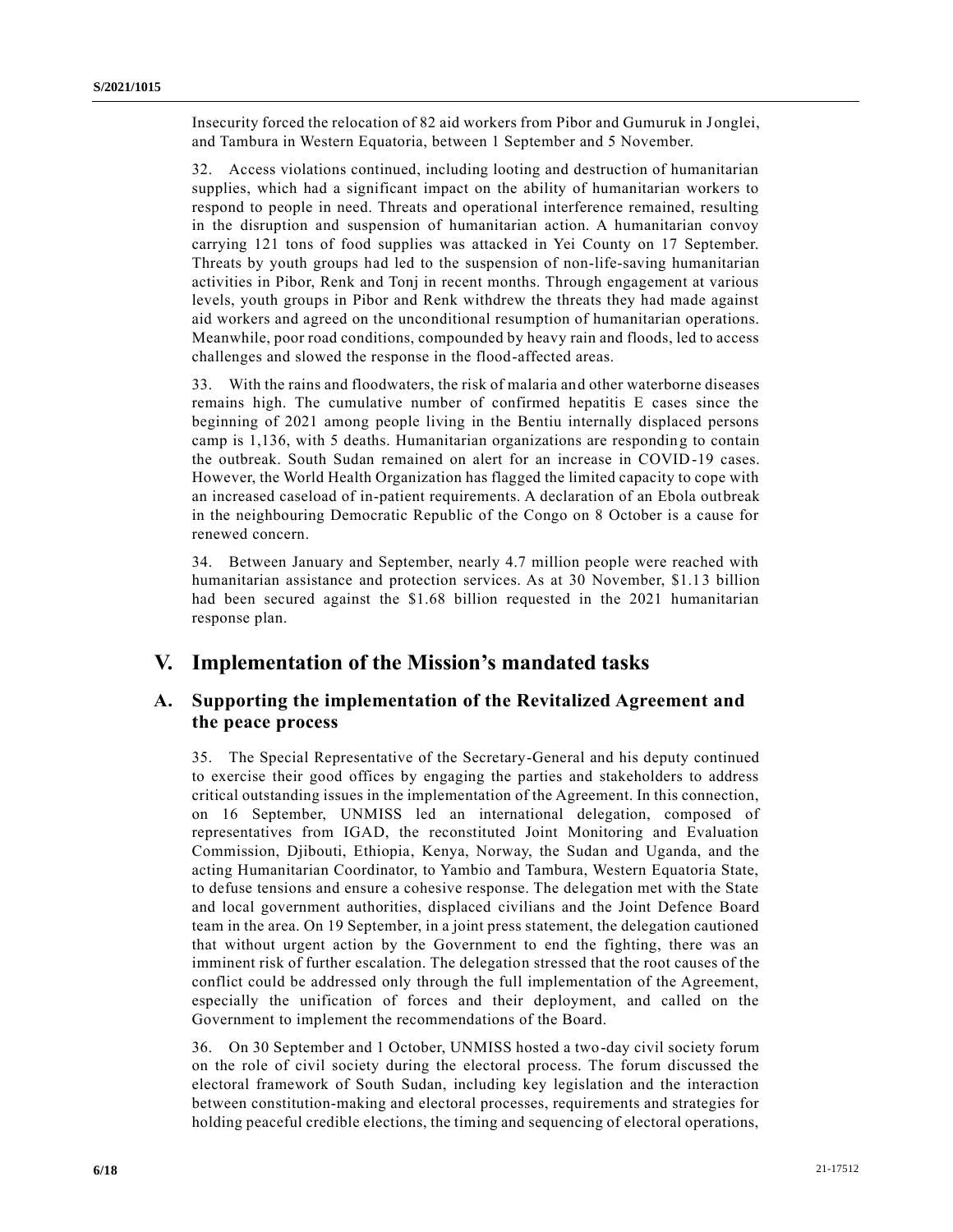strategies to enhance the political participation of women and an overview of the United Nations electoral assistance framework.

37. On 7 September, UNMISS and Community Empowerment for Rehabilitation and Development, a local NGO, organized a two-day stakeholders' consultation workshop on the draft constitution-making process bill. A follow-up session, with facilitation by the South Sudan Democratic Engagement, Monitoring and Observation Programme, a local NGO, was held on 30 September to review observations and finalize suggested amendments. Both events enhanced understanding of the draft bill, reviewed the text, identified gaps and points of entry for reforms and generated recommendations to the Transitional National Legislative Assembly on possible amendments. On 16 and 17 November, the United Nations Educational, Scientific and Cultural Organization (UNESCO) and UNMISS supported the Union of Journalists of South Sudan in convening a capacity-building workshop for 35 media practitioners on the constitution-making process and parliamentary reporting. On 25 and 26 November, UNMISS supported Community Empowerment for Rehabilitation and Development and the South Sudan Democratic Engagement, Monitoring and Observation Programme in holding a workshop on a legitimate and effective constitutional framework for 94 parliamentarians and youth. The workshop dis cussed the constitution-making process and youth legislative priorities.

38. On 26 and 27 October, UNMISS and the United Nations Development Programme (UNDP) jointly organized a political parties forum, in which political leaders discussed the challenges, opportunities and priorities for the transitional period, including the role of political parties in oversight and implementation. Over 90 members (17 of them women) representing national and subnational political parties and civic organizations deliberated and issued a communiqué on key governance, security, financial management and transitional justice issues.

39. UNMISS facilitated governors' forums bringing together State executives and representatives of civil society, women and youth in Warrap (23–25 September) and, jointly with UNDP, in the Pibor Administrative Area (14–16 September). In Warrap, the participants drafted a strategic document to work collaboratively on key priorities for security, governance and the rule of law. In the Pibor Administrative Area, the participants developed strategies to address recurrent intercommunal violence, child abductions and cattle theft. In Jonglei State, UNMISS facilitated a capacity -building workshop on 15 October to orient the newly appointed State authorities to the guiding principles of local governance, the decentralized system of local government, the powers and functions of legislative councils, and the state executive.

40. To foster closer working relationships between political entities of the State governments, UNMISS hosted a two-day retreat for the Central Equatoria State executive in Juba on 2 and 3 November. A total of 31 participants (including 11 women) discussed building consensus in work, ensuring security and the rule of law, protecting human rights, reducing gender-based violence, enhancing local capacity and service delivery and reviewing the local tax system and the management of public funds. Participants issued a communiqué outlining the way forward.

41. From 16 to 18 November, the Ministry of Parliamentary Affairs and UNMISS held a three-day workshop on coordination and harmonization of work between the national and State ministers and other senior staff. Over 60 participants, including 8 women, explored the links between the Ministries of Parliamentary Affairs and Justice and Constitutional Affairs.

42. By hosting 11 Radio Miraya round-table discussions, UNMISS enhanced political participation by young women parliamentarians and promoted a culture of peace through equality and social stability. Citizens have been engaged with regard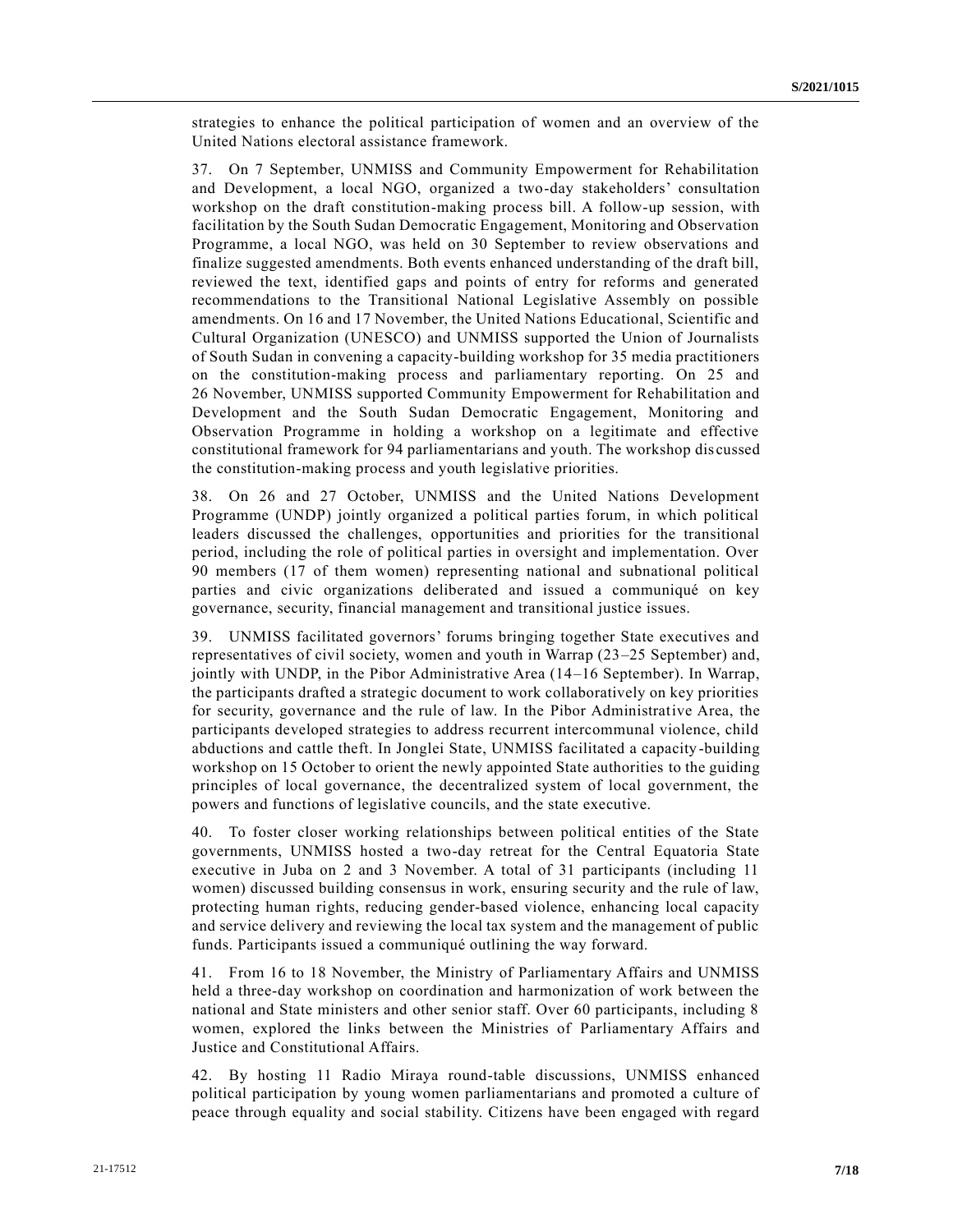to peacebuilding processes, elections, the national budget and the proposed laws to prevent gender-based violence, as well as the role and impact of UNMISS.

### **B. Protection of civilians and mitigating intercommunal conflict**

43. The Mission responded to threats against civilians through proactive mobile deployment, a robust force projection and posture of peacekeepers, sustained engagements with military and political leaders, community-level conflict resolution initiatives, the provision of support to rule of law and justice institutions, and other targeted programmatic activities. During the reporting period, 24 temporary operating bases were operational.

44. UNMISS applied an integrated and cross-Mission approach to address conflict hotspots in Western Equatoria and Warrap. In Tambura, Western Equatoria, UNMISS reinforced its temporary operating base to provide a security deterrent and facilitate the delivery of humanitarian assistance. The Mission stepped up its political engagement and preventive diplomacy with stakeholders in Juba, supported by local conflict resolution initiatives. Concurrently, UNMISS organized a stakeholders' forum in Yambio to reduce tensions in Tambura. The participants included State cabinet members, chiefs, members of civil society, youth, elders and religious leaders. A total of 30 individuals, of which 12 were women, attended the forum.

45. In Tonj, Warrap State, UNMISS overcame adverse weather and accessibility challenges and established a temporary operating base in Marial Lou to reconcile and mediate between the conflicting communities of Tonj North and Tonj East. The base enabled engagement with the surrounding communities and provided community safety, including for humanitarian partners. According to local partners, the base's presence helped build confidence among the local community and internally displaced persons and enabled a primary school to reopen after it had closed due to insecurity.

46. UNMISS also continued to promote inclusive dialogue, reconciliation, and social and interfaith cohesion at the subnational level. In this regard, UNMISS conducted 31 workshops, forums, community dialogues and capacity-building programmes for communities, State and local authorities, traditional leaders, women leaders and youth. A total of 1,804 participants (521 of them women) were reached through these activities.

47. The Mission supported local authorities in assuming their responsibility for protecting civilians. From 22 to 24 September, it organized a conference in Morobo County, Central Equatoria, on strengthening the role of local authorities in local conflict management. In Unity State from 27 September to 14 October, UNMISS facilitated three forums for payam administrators, traditional chiefs, women civil society leaders, youth and faith-based leaders from Koch, Guit and Rubkona Counties, at which the participants adopted resolutions on social and political cohesion, governance and the prevention of intercommunal violence. On 23 and 24 September, UNMISS facilitated a peace dialogue in Wulu County, Lakes State, where conflicting communities adopted recommendations to resolve a long-standing conflict over land ownership and boundary issues.

48. The Mission advanced its efforts with regard to the full, effective and meaningful participation of youth in the peace and security agenda. On 5 and 6 October, UNMISS and UNDP organized a capacity-building forum for the State youth union of Warrap on conflict management and dialogue to promote social cohesion and peacebuilding. Participants developed strategies for peer outreach in cattle camps to prevent recurrent violence. From 25 to 27 October, UNMISS and UNDP organized a three-day reconciliation forum in Warrap to mitigate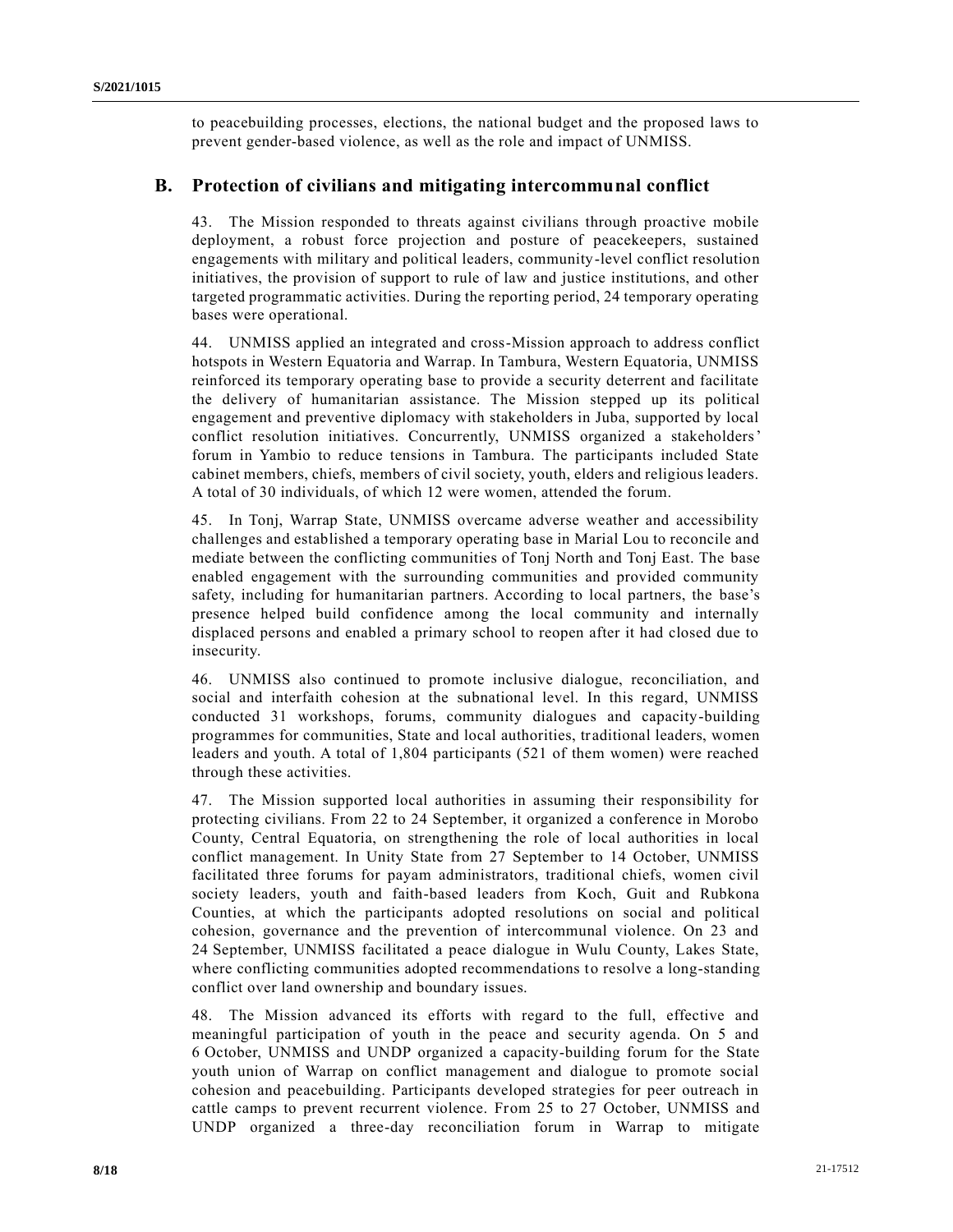intercommunal violence between Thiik, Luanyjang and Lou Paher communities. The participants signed a communiqué outlining immediate, medium and long-term actions to promote peace in the area. On 28 October, in Upper Nile, UNMISS organized a panel discussion between 80 students and teachers (40 of them women) drawn from the protection of civilians site and Malakal town and discussed their role in promoting local peace.

49. UNMISS continued to provide physical protection to 34,056 persons (including 17,375 women) in the Malakal protection of civilians site. Planning for the site 's eventual redesignation as an internally displaced person camp is ongoing.

50. UNMISS continued its support for the redesignated former protection of civilian sites in Bor, Juba, Wau and Bentiu. Bentiu experienced challenges associated with population increase as communities from flood-affected areas sought humanitarian support. Capacity-building activities, such as technical advice and training workshops, were delivered for the Relief and Rehabilitation Commission, the South Sudan National Police Service and community leaders representing internally displaced persons to ensure unimpeded delivery of humanitarian and protection services. UNMISS also collaborated with humanitarian agencies to defuse tensions between internally displaced persons and humanitarian actors following the reduction of food rations in the Malakal protection of civilians site and the redesignated protection of civilians sites.

51. To prevent crimes, build confidence and trust, enhance the safety and security of the internally displaced persons sites and foster a secure environment for free, voluntary, informed and dignified returns of internally displaced persons, the United Nations police conducted 1,104 coordinated patrols with the South Sudan National Police Service. The United Nations police also conducted 2,002 patrols, comprising 765 confidence- and trust-building patrols, 129 short-duration patrols, 88 longduration patrols, 63 dynamic air patrols and 957 high-visibility patrols. Of these patrols, 1,081 included female officers.

52. The process of redesignating protection of civilians sites has enabled the United Nations police to reinvest resources in training activities, workshops and community policing, including support for strategic policy development for the South Sudan National Police Service. To that effect, the United Nations police continued to co-locate with the Service at all police stations and posts located close to the Bor, Wau, Juba and Bentiu redesignated protection of civilians sites.

53. To address the resource constraints of the South Sudan National Police Service, strengthen relationships between communities and police and address crime and public disorder, the United Nations police increased efforts to establish police community relation committees, which increased from 177 in the previous reporting period to 193.

54. The UNMISS force conducted 42,299 patrols, including 1,634 short-duration patrols, 548 long-duration patrols, 205 dynamic air patrols and 27 riverine patrols. A total of 637 patrols were conducted in and around the protection of civilians sites. Some 11.4 per cent of patrols included women uniformed peacekeepers.

55. Across the country, the Mine Action Service conducted 98 explosive ordnance disposal tasks for the Mission, the South Sudan National Police Service and communities, which resulted in 1,643 items of unexploded ordnance being destroyed. In Ngulere, Central Equatoria, 22 items of explosive ordnance and 5,866 rounds of small arms ammunition were destroyed as part of a Safe Ground event, a global campaign to turn minefields into playing fields. To celebrate the newly cleared playing field, participants from the Ngulere Primary School held a football match on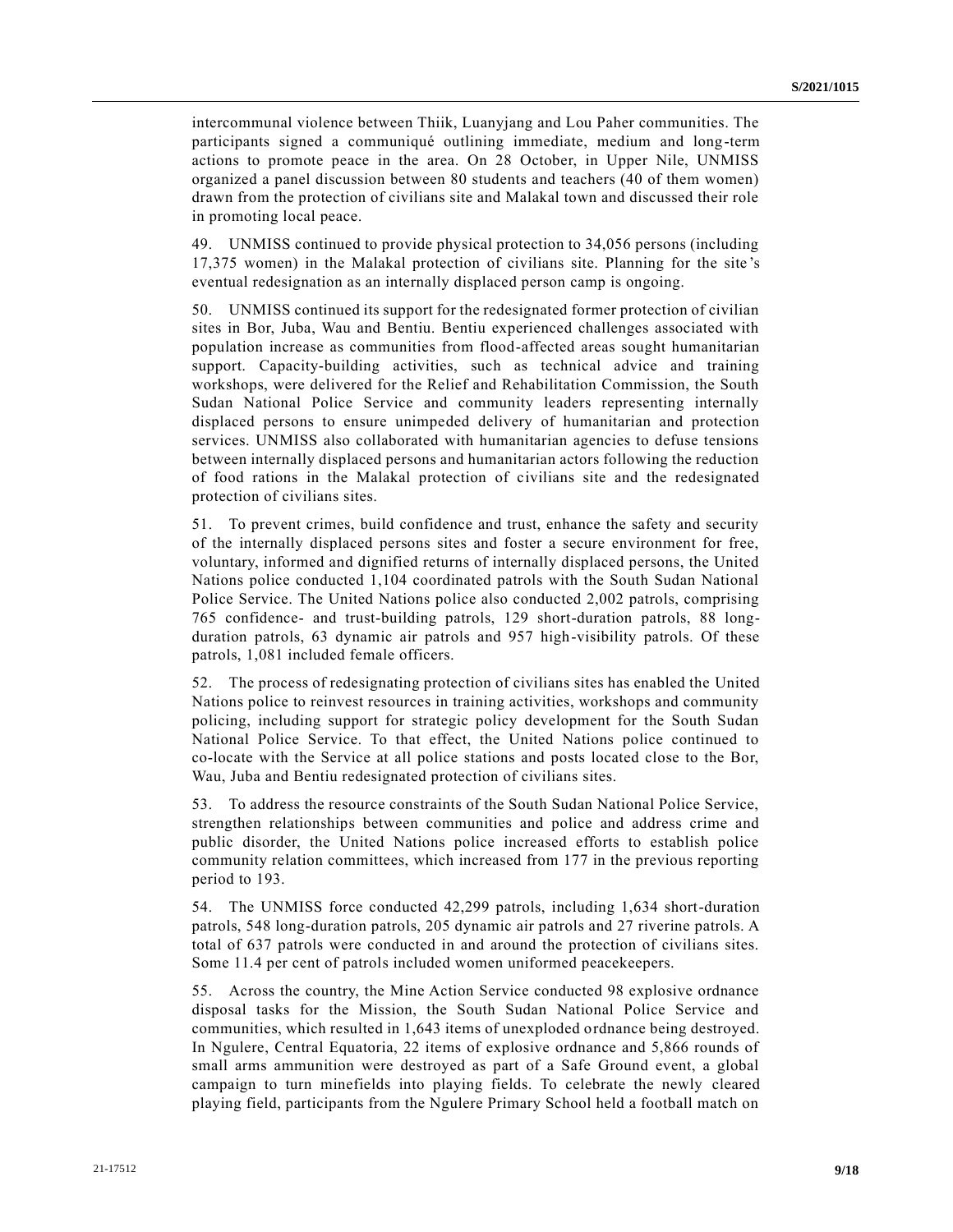30 September. The Service also provided explosive ordnance risk education to 1,517 internally displaced persons in Malakal.

56. The Mine Action Service also provided survey, clearance and destruction of explosive ordnance as requested by humanitarian and development actors, including for a hospital in Leer and for a new field office and accommodations for the Office of the United Nations High Commission for Refugees in Bentiu. In Leer, 21 explosive items and 38 rounds of small arms ammunition, identified by communities, were removed and destroyed. The Service removed and destroyed three explosive items as requested by the World Food Programme during a patrol from Torit to Kapoeta.

### **C. Rule of law and accountability**

57. To promote accountability, enhance fair trial rights and contribute to decreasing intercommunal tensions, UNMISS supported special courts in Greater Tonj, Rumbek, Yirol and Cueibet to try serious crimes related to "sectional" conflicts, including rape, culpable homicide, robbery and grievous hurt. In total, these courts adjudicated almost 190 cases.

58. To strengthen the capacity of the judiciary outside of urban areas and promote access to justice, throughout the month of November, UNMISS monitored and provided substantive technical expertise to local justice actors through the deployment of mobile courts supported by UNDP in Maban and Kapoeta.

59. UNMISS continued to advance the South Sudan reconciliation, stabilization and resilience multi-partner trust fund project to mitigate livestock-related violence in the border areas of Western Bahr el-Ghazal and Warrap States. From 4 to 8 October, UNMISS organized a five-day skills development workshop on investigation and prosecution skills. The workshop developed the capacity of prosecutors, investigators and defence attorneys to conduct effective investigations and trials of cases to be adjudicated by the joint special mobile court.

60. On 15 and 16 September, UNMISS supported the Military Justice Directorate of SSPDF in holding a debriefing conference for 31 judge advocates (including 2 women) who participated in the general court martials in Yei, Bentiu, Maridi, Bor, Renk, Juba and Malakal. Participants requested UNMISS to facilitate training sessions on case management and investigations, and to deploy more general court martials to key hotspot locations where conflict-related sexual violence had been reported. UNMISS will continue to engage with the Military Justice Directorate to implement these recommendations.

61. In partnership with the reconstituted Joint Monitoring and Evaluation Commission, UNMISS supported the Strategic Defence and Security Review Board in advancing the finalization of a security policy framework through a workshop held on 6 and 7 October. The completion of the review process remains a key benchmark of implementation of the Revitalized Agreement. On 23 November, UNMISS also briefed the Board, led by the Minister of Defence, as well as members of the diplomatic community, on the UNMISS strategy for support for the security sector reform process of South Sudan during the transitional period.

### **D. Creating conditions conducive to the delivery of humanitarian assistance**

62. The flexible deployment of temporary operating bases provided a security umbrella for the provision of life-saving assistance (in Marial Lou, Warrap), built confidence for beneficiaries of local peace-humanitarian-development nexus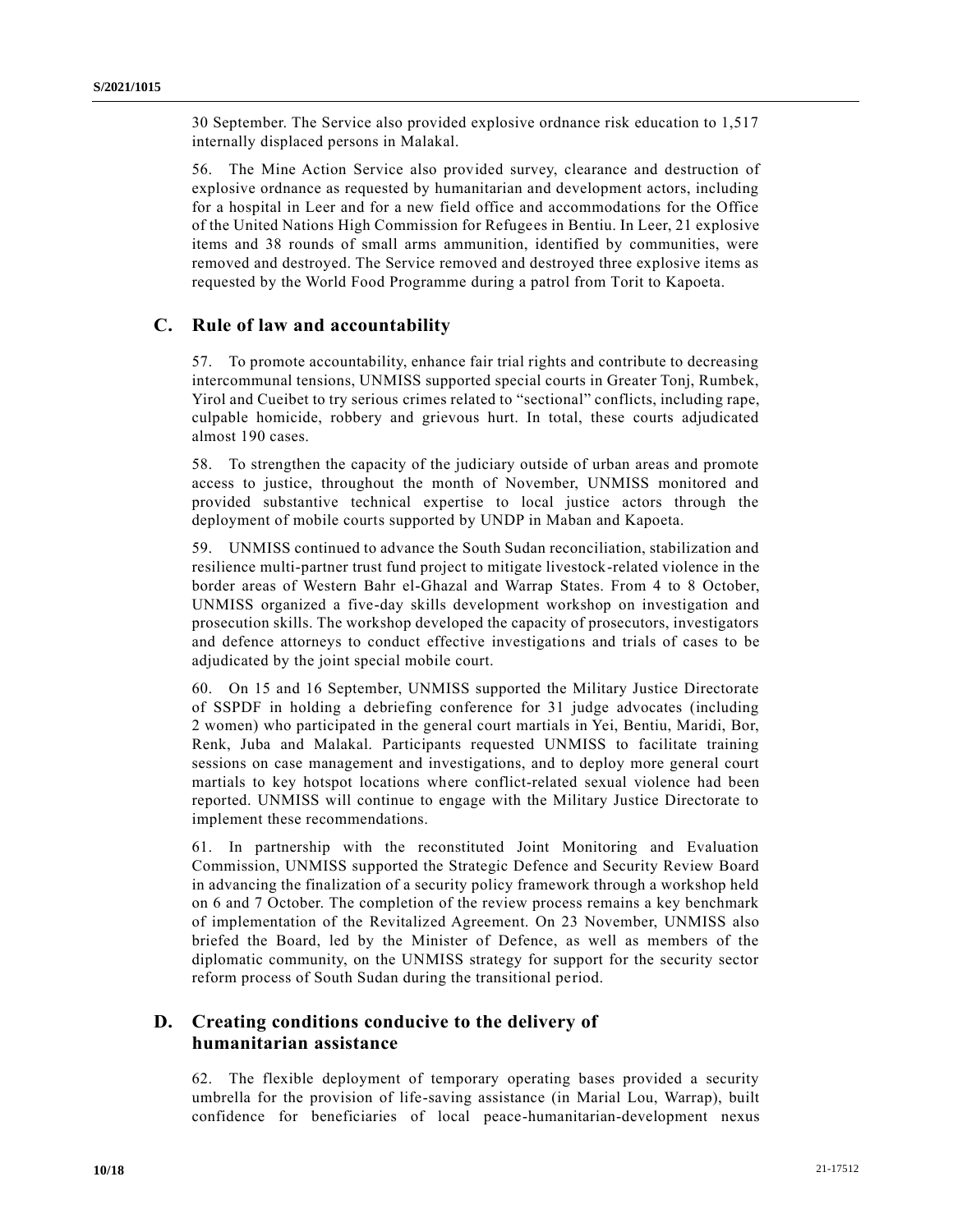programming (in Koch, Unity) and created conditions for the return of assistance that had previously been withdrawn due to conflict (in Tambura, Western Equatoria).

63. To support the delivery of assistance and ensure the protection of humanitarian workers, UNMISS conducted 281 long-duration patrols and 292 short-duration patrols. It provided force protection to 1,421 integrated missions. In addition, it conducted 35 force protection patrols supporting convoys and humanitarian partners, including NGOs. On 9 September, UNMISS supported a United Nations agency with air transportation of non-food items to flood-affected areas of Mayendit County, as well as a humanitarian needs assessment in 16 flood-affected payams in Panyijiar, Unity.

64. To maximize humanitarian service delivery, the United Nations police coordinated with the South Sudan National Police Service on 16 occasions in the Juba and Wau internally displaced person camps, through static deployments and dynamic mobile patrolling around the event locations. On two occasions, the United Nations police provided security for humanitarian food distribution inside the Malakal protection of civilians site.

### **E. Monitoring and investigating human rights violations**

65. UNMISS documented 145 incidents that negatively affected the human rights and protection situation, including arbitrary killings, extrajudicial executions, injuries, abductions, conflict-related sexual violence, arbitrary arrests and detention (including proxy detention), torture and ill-treatment, forced military conscription and the looting and destruction of civilian property. These incidents resulted in 353 civilian casualties (208 killed and 145 injured), including 17 women and 13 children. Of these incidents, 82 were attributed to community-based militias, 27 to Azande and Balanda militias allegedly affiliated with parties to the conflict, 17 to SSPDF, 5 to the National Security Service, 5 to SPLM/A-IO, 4 to NAS and 2 to the South Sudan National Police Service. Attribution of three other incidents remained pending.

66. Attacks carried out by community-based militias remained the primary source of violence affecting local populations, accounting for 78 per cent of civilian casualties. However, violence involving parties to the conflict and affiliated Azande and Balanda militias in Tambura continued to pose a significant threat to civilians, resulting in at least 65 casualties, as well as continued displacement, looting and destruction of civilian property.

67. UNMISS continued to engage with Government officials to implement lawful measures to address localized violence, including the deployment of mobile courts. This notwithstanding, UNMISS documented three extrajudicial executions in Lakes and five in Warrap. The Mission also confirmed the executions of two death row inmates in Wau. The use of capital punishment remains a concern, in particular owing to the limited ability of the justice system to fully comply with fair trial standards. UNMISS continued to support legal aid providers representing juveniles and other defendants on death row.

68. The Mission also facilitated the release and family tracing and reunification of 27 abductees (11 women and 16 children) held by members of the Murle, Dinka and Nuer communities in Jonglei and the Pibor Administrative Area as part of an ongoing project led by the Office of the United Nations High Commissioner for Human Rights with the support of the South Sudan reconciliation, stabilization and resilience trust fund which has led to the release of 127 abductees since March 2021.

69. UNMISS continued to receive reports of censorship, harassment, and arbitrary arrest and detention by the National Security Service of journalists, activists and other civilians expressing criticism of the Government. At least 16 journalists and human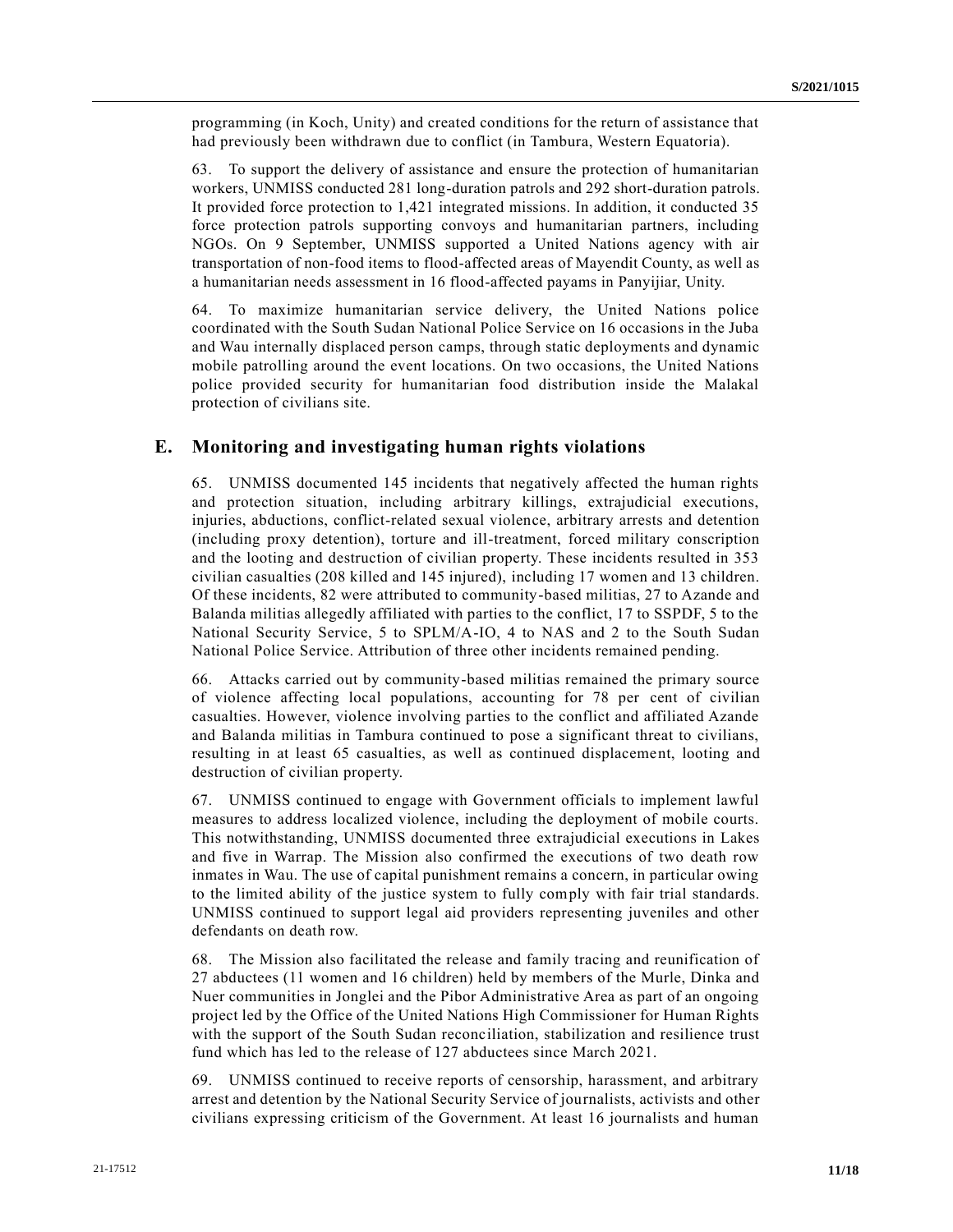rights defenders were threatened, arbitrarily arrested or detained in connection with their professional activities. The Government also pursued supporters of the People's Coalition for Civil Action and on 6 October issued a directive to freeze the domestic financial assets of five Coalition leaders. A day of protests, planned for 29 November, did not occur, amid a continued crackdown against Coalition members.

70. UNMISS conducted 144 capacity-building sessions for a total of 4,225 national stakeholders (of whom 1,381 were women), including members of the security forces, State officials, community and traditional leaders, women's and youth organizations and other civil society representatives. These included a validation workshop for the national report for the universal periodic review, in addition to ongoing support for national and State human rights commissions. On 4 November, the Committee on the Elimination of Discrimination against Women convened an interactive dialogue to consider the initial treaty report of South Sudan, prepared with technical support from UNMISS, marking the country's first such engagement with an international human rights treaty body.

71. UNMISS carried out 17 human rights-related due diligence policy risk assessments before travel, and material assistance was provided to non-United Nations security forces in support of the implementation of the peace process.

### **Children and armed conflict**

72. During the reporting period, 81 grave violations against 70 boys and 10 girls were verified. A total of 54 boys and 2 girls were recruited and used by forces loyal to General James Nando (18 boys and 2 girls) and SPLM/A-IO (10 boys). The killing of five boys and the maiming of two boys and two girls were attributed to SSPDF (1) or remained unattributed as they were caused by crossfire between forces loyal to General James Nando and unidentified perpetrators (1), crossfire between  $SPLM/A-IO$  and an armed youth (1) or explosive remnants of war (6). Two girls were survivors of rape attributed to SSPDF (1) and NAS (1). Two girls were abducted by SPLM/A-IO and one by NAS.

73. Violations were verified in Western Equatoria (20 boys and 4 girls), Lakes (18 boys), Upper Nile (16 boys), Western Bahr el-Ghazal (10 boys), Central Equatoria (3 boys and 4 girls) and Jonglei (4 boys and 2 girls). One attack on a hospital by NAS was verified in Central Equatoria.

74. In support of the implementation of the comprehensive action plan to end and prevent all grave violations against children, UNMISS delivered 11 capacity-building training sessions on child protection for 573 participants (102 of them women), including 60 division commanders (of whom 4 were women). UNMISS also supported the formation of the State technical committee for the Pibor Administrative Area on the comprehensive action plan on 12 and 13 September.

75. UNMISS delivered 47 child protection awareness-raising sessions to 2,373 participants (1,055 of whom were women), including 601 members of the Government security forces (including 221 women), 1,664 community members (of whom 793 were women) and 108 Government officials (41 of them women). Additionally, 55 advocacy meetings with the armed forces and Government officials were held on child protection concerns. In Lakes, the efforts resulted in the identification of 18 boys associated with SSPDF at Panda Barracks.

#### **Conflict-related sexual violence**

76. UNMISS continued to observe concerning levels of sexual violence perpetrated by the parties to the conflict, community-based militias and other armed elements involved in localized violence. The Mission verified 15 incidents of conflict-related sexual violence, involving 15 survivors, including 5 girls and 1 boy. Victims ranging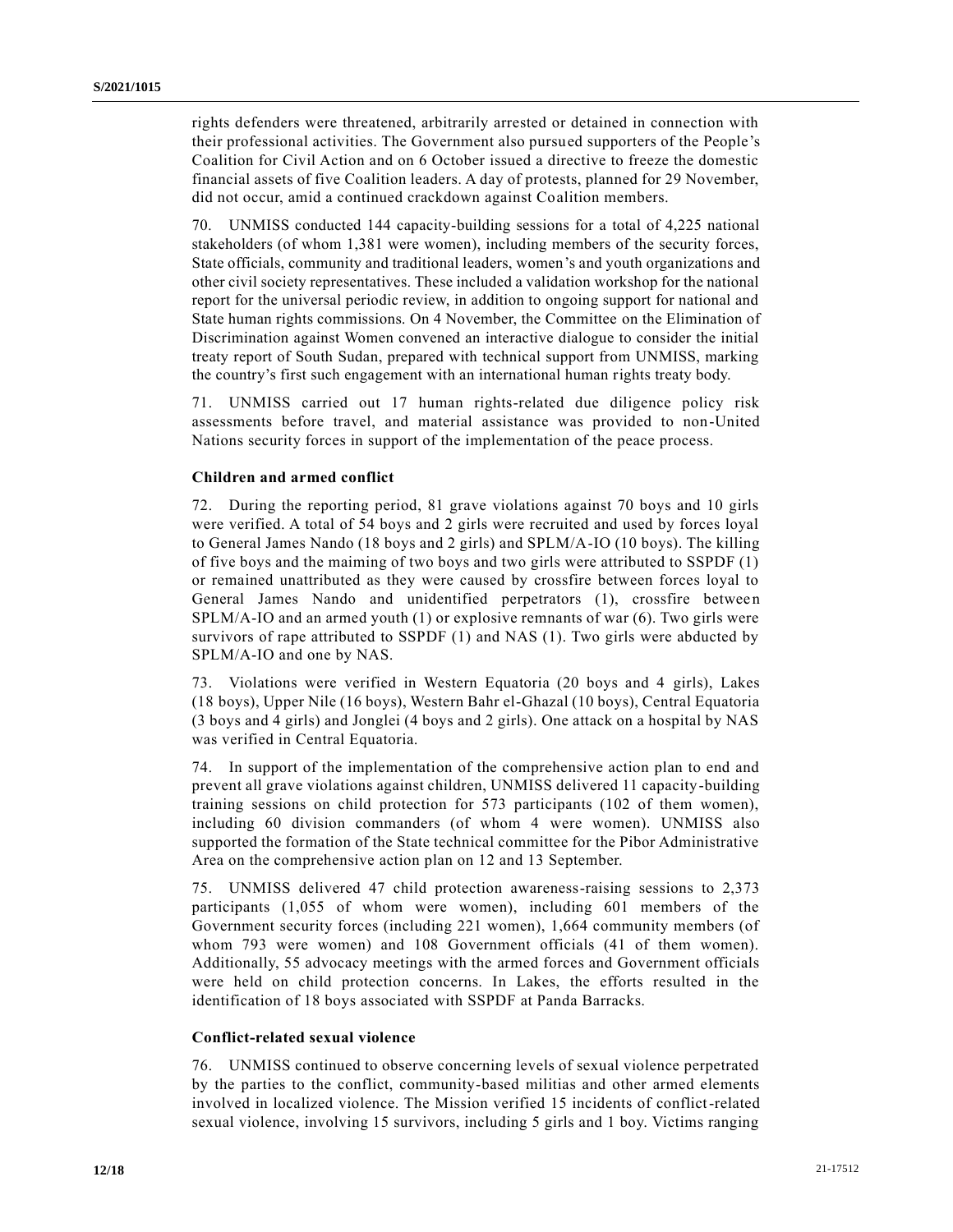in age from 7 to 47 years were subjected to rape (9), gang rape (3), attempted rape (1), threat to rape (1) and forced nudity (1). Seven incidents were attributed to SSPDF, two to the National Security Service, two to the South Sudan National Police Service, one to SPLM/A-IO and one to other armed elements. Attribution for two incidents remained pending.

77. In addition, the Mission documented and verified 21 incidents of conflictrelated sexual violence that occurred prior to the reporting period, involving 63 survivors, including 5 girls and 7 men. Nine of these incidents were attributed to community-based militias, five to SSPDF and three to the National Security Service. Attribution for three incidents remained pending.

78. On 30 November, with technical support from UNMISS, the Government officially launched the joint implementation committee of the action plan of the armed forces on addressing conflict-related sexual violence, comprised of SSPDF, SPLM/A-IO and the South Sudan Opposition Alliance.

### **F. Women and peace and security**

79. Following the reconstitution of the Transitional National Legislative Assembly, UNMISS supported the participation of women in the legislative and constitutionmaking process. On 1 and 2 September, UNMISS organized an orientation workshop in Juba with the South Sudan Women's Empowerment Network to introduce some 20 young women members of parliament to legislative procedures and practices of the Assembly. On 7 and 8 and on 21 and 22 October, UNMISS facilitated two workshops for about 120 women members of parliament in coordination with the South Sudan Women's Peace Monitoring and Advocacy Group on gender-responsive governance and leadership. On 14 and 15 October, UNMISS supported the Group in bringing together 40 women members of parliament and 30 civil society leaders to enhance their engagement in the constitution-making process and the integration of gender perspectives into the legislative agenda.

80. The Mission continued its support for the implementation of gender provisions of the Revitalized Agreement. On 27 and 28 September, UNMISS facilitated a consultative workshop in Western Bahr el-Ghazal to strengthen the advocacy skills of women leaders and male gender champions with regard to the affirmative action targets. From 28 to 30 September, UNMISS organized a workshop for 54 senior South Sudan National Police Service officers (including 20 women) from Juba headquarters and five States to promote gender equality and effective responses to sexual and gender-based violence.

81. Together with the United Nations Entity for Gender Equality and the Empowerment of Women (UN-Women) and UNDP, throughout October the Mission supported the implementation of a project on gender mainstreaming in security sector reform by providing technical expertise for gender-sensitivity training of the South Sudanese uniformed forces in Rumbek, Kuacjok and Bentiu. On 14 and 15 September, UNMISS facilitated a capacity-building initiative with over 50 journalists, human rights defenders and lawyers (35 women and 15 men), who identified strategies to enhance the meaningful political participation of women at the national and subnational levels.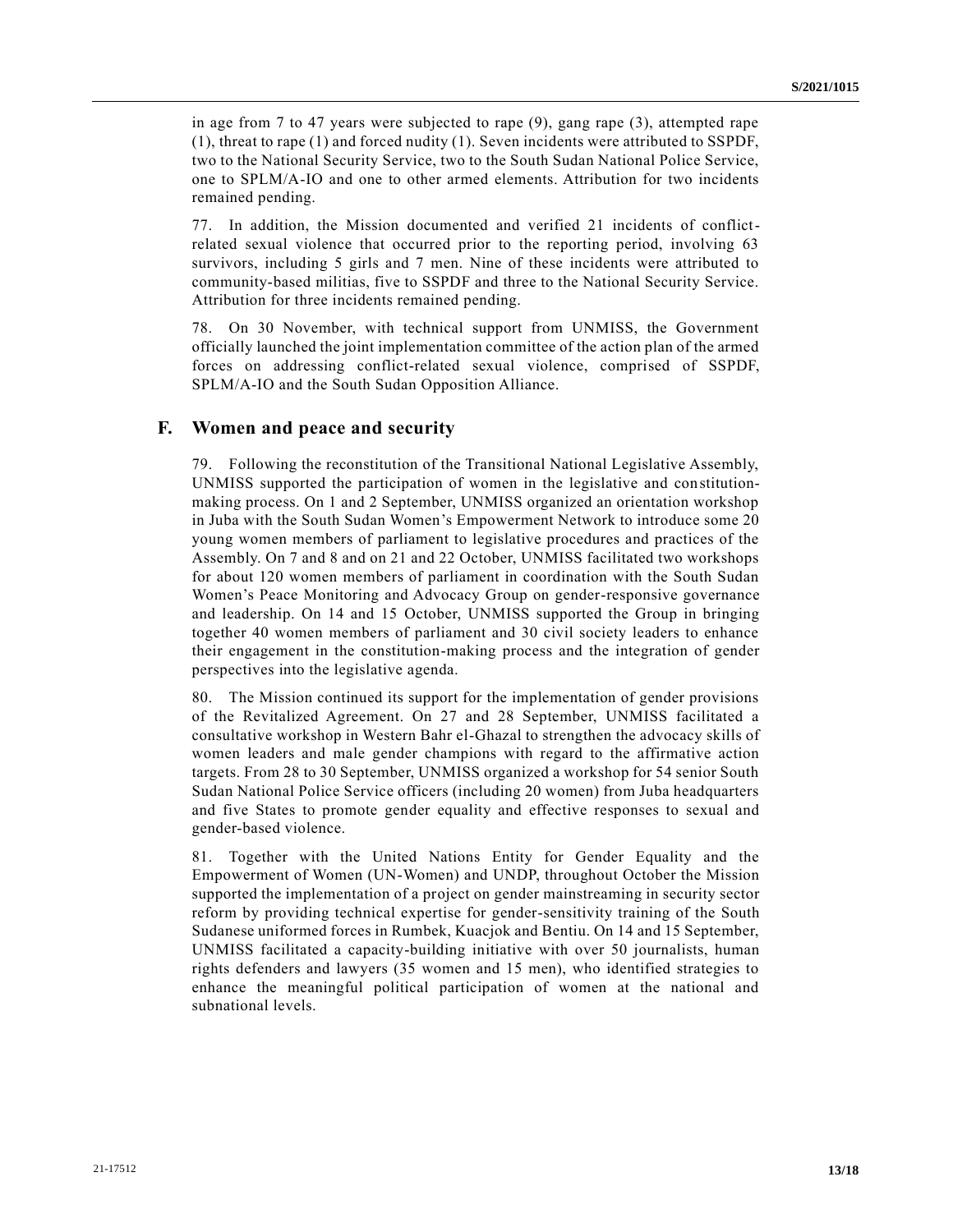# **VI. Mission staffing, the status of deployments, and conduct and discipline**

82. As at 30 November, the number of UNMISS civilian personnel stood at 2,644, comprising 852 international staff members, including 239 women (28 per cent); 1,396 national staff members, of whom 207 (15 per cent) were women; and 396 United Nations Volunteers, 164 of them (41 per cent) women.

83. The police strength stood at 1,440 (of an authorized 2,101 personnel), comprising 544 individual police officers, including 213 women (39 per cent); 865 personnel in formed police units, of whom 212 (24 per cent) were women; and 31 corrections officers, 16 of them (52 per cent) women.

84. Of the authorized 17,000 troops, UNMISS troop strength stood at 13,902 military personnel, comprising 222 military liaison officers, including 50 women (23 per cent); 425 military staff officers, 80 of whom (19 per cent) were women; and 13,255 military contingent personnel, 721 of them (5 per cent) women.

85. In line with Action for Peacekeeping Plus, UNMISS continued enhancing the accountability of peacekeepers by updating its misconduct risk registers and action plans through field visits to Wau, Kuacjok and Malakal. The Mission intensified efforts to strengthen the community-based complaint mechanisms, including through increased visibility and support from internal and external partners in conducting outreach activities, through the creation of a social media platform to share conduct and discipline information (especially on sexual exploitation and abuse) among the members of such mechanisms.

86. In accordance with the applicable policy, information on possible unsatisfa ctory conduct and/or misconduct was processed in a timely fashion. Between 1 September and 30 November, 34 allegations were recorded in the case management tracking system, with no allegations of sexual exploitation. All identified victims of the previously reported allegations of sexual exploitation and abuse continued to receive support from the Senior Victims' Rights Officer in South Sudan.

# **VII. Violations of the status-of-forces agreement, international humanitarian law and the security of United Nations personnel**

87. UNMISS and the Government continued to make significant progress in improving overall communication and coordination to facilitate the Mission 's operations, particularly freedom of movement for the Mission's patrols. In this regard, the third high-level coordination meeting was held on 21 October to assess the progress made thus far regarding UNMISS freedom of movement. These initiatives led to fewer incidents of access denials affecting UNMISS patrols.

88. As at 30 November, UNMISS had recorded 27 violations of the status-of-forces agreement, which is a reduction compared with 62 such violations during the previous reporting period. Of the total number of violations, eight involved movement restrictions imposed by Government security forces between September and November. Of that number, five incidents took place in September due to the late communication of UNMISS movements by the Joint Verification and Monitoring Mechanism to the Government security forces manning the checkpoints. One restriction in October was related to the denial of flight safety assurances for an UNMISS casualty evacuation flight in Torit, Eastern Equatoria.

89. After delays, the Mine Action Service was permitted to deploy teams along the roads in Central Equatoria, with the last restrictions along the road from Juba to Yei and Nimule being lifted on 19 November.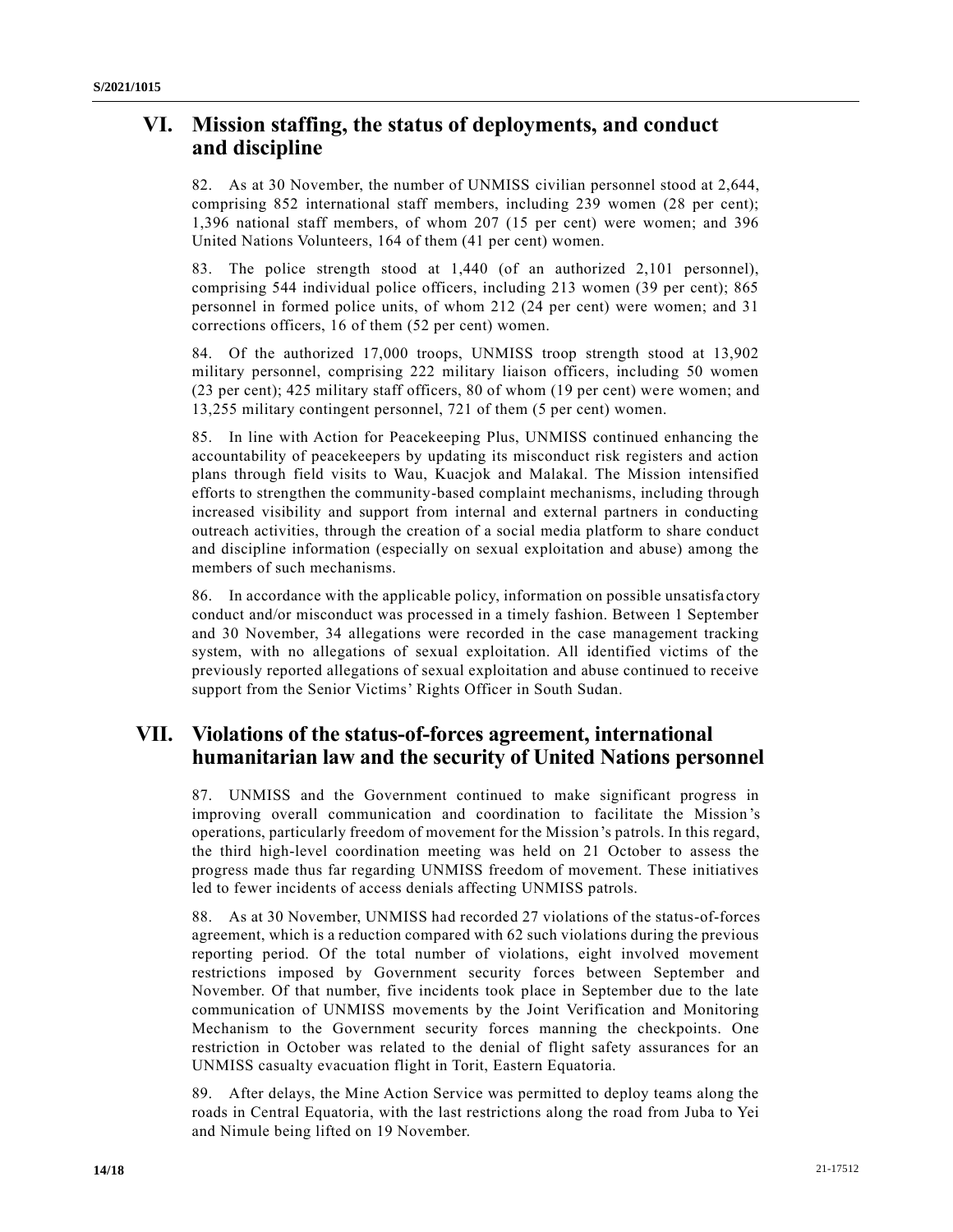90. Three incidents of access denial by SPLM/A-IO and armed militia elements impeded the Mission's ability to monitor and investigate the human rights situation in areas controlled by SPLM/A-IO.

91. The whereabouts of two national staff members arrested in 2014 remain unknown. During the reporting period, Government security personnel arrested 12 members of UNMISS without informing the Mission and without following the procedures set out under the status-of-forces agreement for the arrest or detention of staff members. Eleven of the arrested staff members were released on bail within seven days of their arrest, but one national staff member arrested on 18 August remains in detention in Juba. The arrest and detention of UNMISS members without following the procedures set out under the status-of-forces agreement has an impact on the Mission's ability to account for the whereabouts of its staff and undermines the commitment of the Government to ensuring an environment conducive for UNMISS personnel to work without impediments in support of the Government and people of South Sudan.

92. UNMISS continued to notify the Government of violations through notes verbales and regular engagement. Monthly matrices of the incidents prepared for the Security Council have also been shared with the Government.

# **VIII. Performance and safety and security of uniformed components**

93. Seven UNMISS force enabler contingents (two level II hospitals, a petroleum platoon and a force engineering unit) and two sector headquarters were evaluated during the reporting period. The reports were completed using online tools, and one is currently in progress. Evaluations covered areas such as mandate comprehension and support, command and control, training and discipline, sustainment and health. Three contingents were assessed as above average and five others as excellent.

94. From 1 September to 30 November, four formed police units of 848 personnel (212 of them women) were evaluated. The performance of the units was rated satisfactory. The evaluation assessed the operational and logistical ability to perform mandated tasks and associated levels of performance. It found some shortfalls related to contingentowned equipment, which, however, do not compromise overall performance.

95. Harassment of United Nations staff members and general criminality has an impact on the safety and security of peacekeepers, which the Mission continues to actively address through interactions with the Government security services, strengthened physical security measures and security training. Overall, 52 such incidents (10 directed at uniformed personnel) were registered during the reporting period.

# **IX. Observations and recommendations**

96. On the third anniversary of the signing of the Revitalized Agreement, I call on the parties to demonstrate their continued commitment to the Agreement, which remains the only viable road map for consolidating peace. While I am encouraged by the progress thus far, I am concerned about missed benchmarks and critical tasks that remain outstanding, in particular those related to constitutional reform and the transitional security arrangements. South Sudan stands to make significant progress in implementing the Agreement if it takes up the legislative programme set out in the Agreement and also undertakes steps that the Government has reiterated that it will take to implement the transitional security arrangements. I therefore urge the Presidency to urgently unify the command of the armed forces and graduate the necessary unified forces.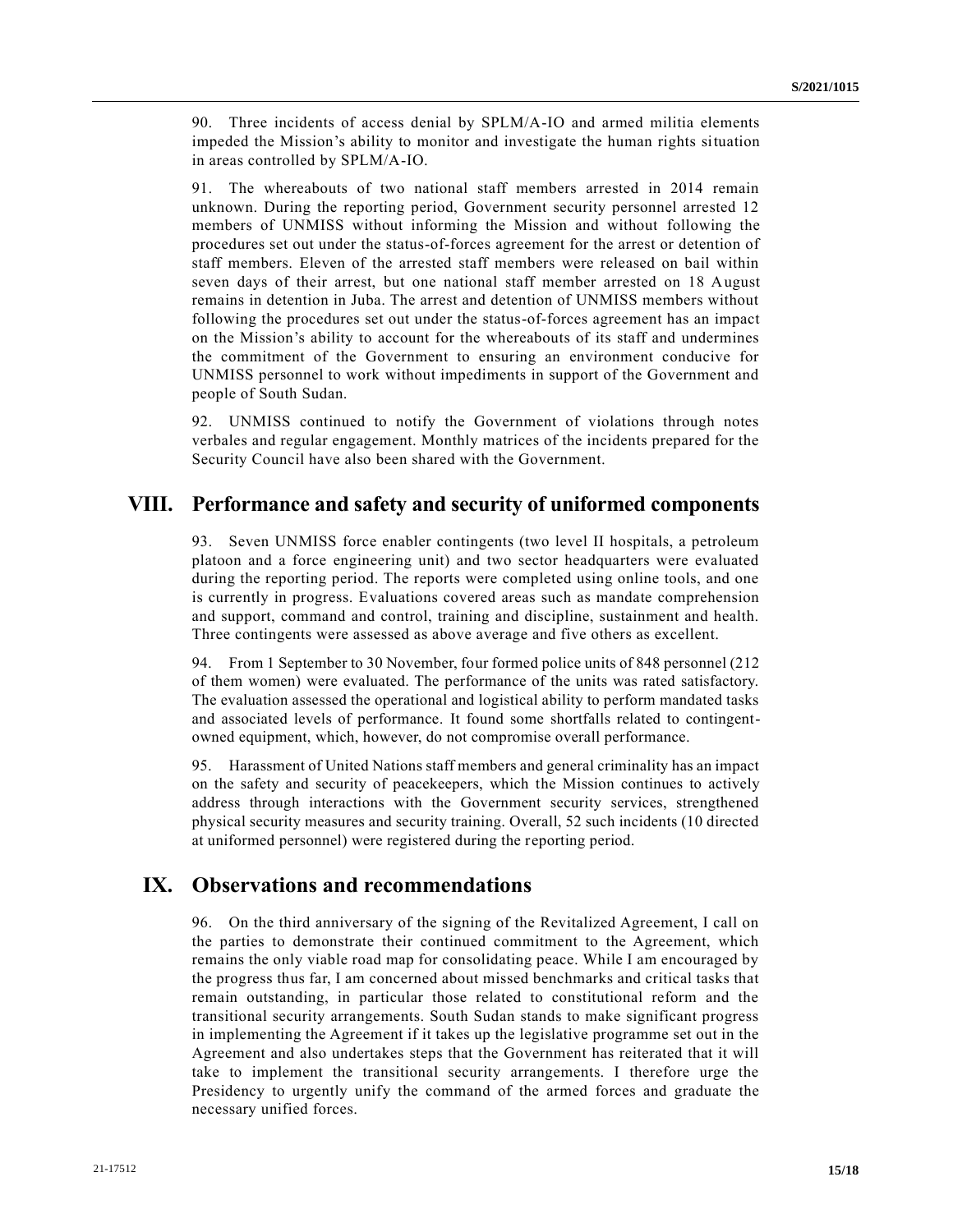97. UNMISS continues to implement the Security Council three-year strategic vision to achieve its key mandate priorities, including support for the conduct of free, fair, credible and peaceful elections at the end of the transitional period. In this regard, in line with the outcomes of the electoral needs assessment (see [S/2021/661\)](https://undocs.org/en/S/2021/661) and the 27 October 2021 statement of the President of the Security Council [\(S/PRST/2021/20\)](https://undocs.org/en/S/PRST/2021/20), my Special Representative will establish an integrated electoral assistance team, which will provide early technical support to the Government to deliver an inclusive and legitimate electoral process.

98. I acknowledge the efforts of the Council of Ministers to review and adopt the Constitution-Making Process Bill 2020/2021. This bill, once approved by the Transitional National Legislative Assembly, will initiate and guide the permanent constitution-making process, which is a prerequisite for elections. I therefore call on the parties to operationalize the Assembly so that it can consider key legislation, including the establishment of the legal framework to advance election preparation. I also urge the parties to establish State assemblies and other institutions of governance and request them to continue efforts towards reaching the 35 per cent quota for women envisioned in the Revitalized Agreement.

99. While I am encouraged that the permanent ceasefire continues to broadly hold, clashes in the Equatorias, intercommunal violence elsewhere and, separately, isolated skirmishes between the factions of SPLM/A-IO have the potential to derail the implementation of the Revitalized Agreement. I call upon the SPLM/A-IO factions to resolve their differences through dialogue. I welcome the mediation efforts of IGAD in this regard and look forward to its continued support.

100. I am mindful that regional developments risk diverting attention from the situation in South Sudan, which requires sustained international engagement. I am extremely concerned about the unfolding political crises in the Sudan and Ethiopia and the likely impact of further population movements across the borders of South Sudan, where humanitarian efforts are already stretched in meeting the needs of 326,000 refugees and asylum seekers and 1.7 million internally displaced persons. These crises also severely affect IGAD, which remains in the lead of the political process in South Sudan.

101. South Sudan is prone to riverine and flash flooding, which has been of such scale and intensity for the third consecutive year that the affected communities have significantly reduced chances of recovery before the next climatic events could hit. This year's flooding emergency affected a staggering 846,000 people, resulting in new mass displacements and contributing to increased food insecurity, waterborne diseases and heightened malnutrition. Droughts and floods of increasing frequency in recent years demonstrate the high vulnerability of South Sudan to climate change, with implications for peace and security fuelled by competition over dwindling resources. I commend the unrelenting efforts of UNMISS engineers in Unity State, who have made every effort to protect Bentiu town from flooding. I also thank the donor community for its support in meeting immediate relief requirements and note the allocation by the Government of South Sudan of \$10 million for flood relief. I further acknowledge the unity of purpose demonstrated between the Government, the United Nations, Member States, NGOs and civil society to strengthen humanitarian, development and peace collaboration to mitigate climate impacts and collectively respond to the escalation of insecurity and intercommunal and intracommunal conflict.

102. The increasing trend of threats and attacks against humanitarian workers by youth groups and the disruption of aid programmes remains concerning, especially when such animosity fuels ethnic and intercommunal conflict. Humanitarian actors must have firm security guarantees that they are safe from harm. At the same time, these developments underscore the need for viable education and productive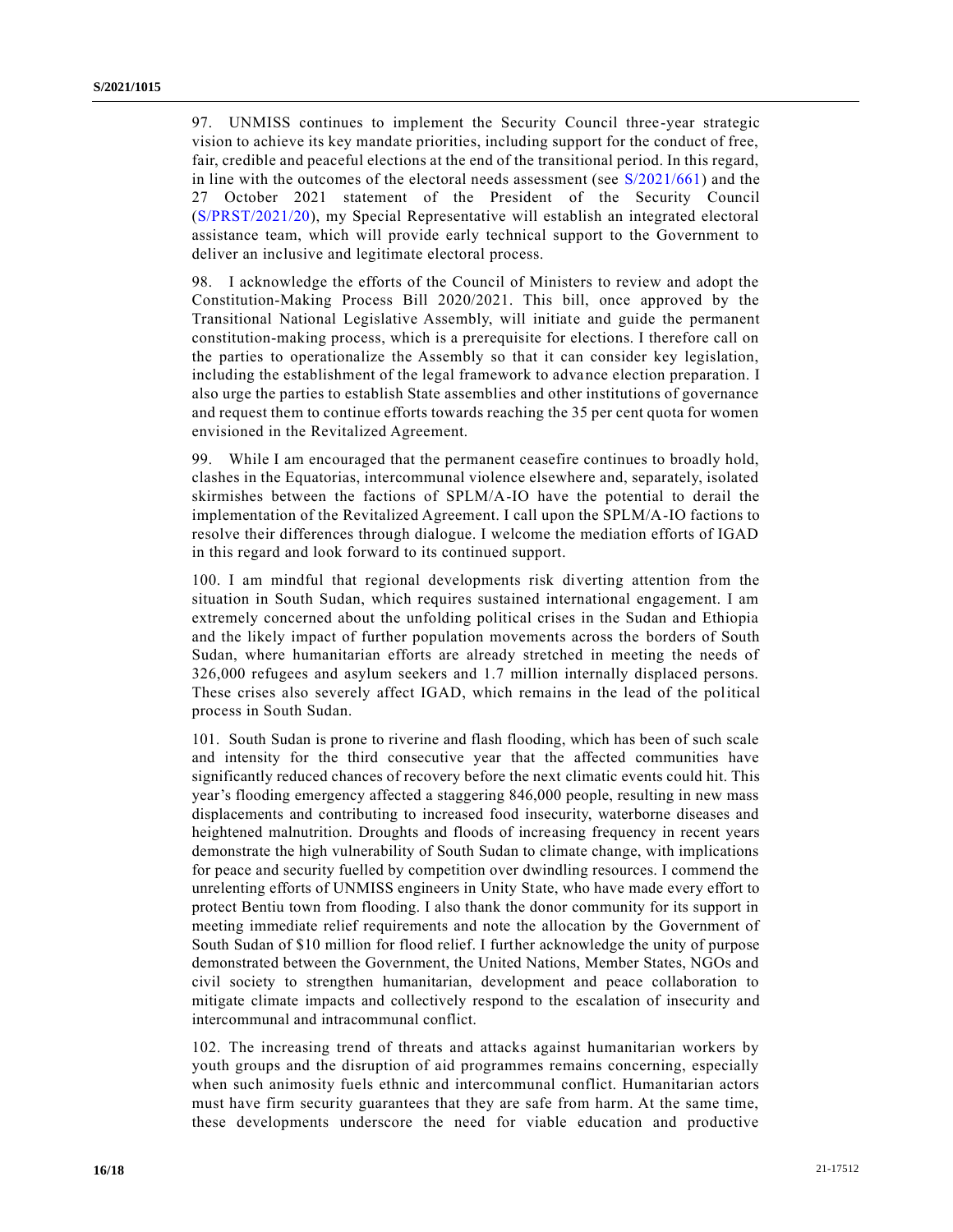livelihood opportunities for youth, who are facing persistent economic hardship and limited incentives and should refrain from resolving their grievances through violent means.

103. I am encouraged that UNMISS and the Government continued to make significant progress in improving overall communication and coordination to facilitate the Mission's operations, particularly freedom of movement for the Mission's patrols, which has dramatically reduced access denials. I am, however, worried about security threats to humanitarian partners, which has had an impact on their ability to deliver assistance to those in need. I condemn the attacks on humanitarian convoys and the looting and destruction of humanitarian assets and supplies. I call upon the Government to hold perpetrators accountable and to provide necessary protection to humanitarian workers to avoid disruptions in the delivery of life-saving aid.

104. I am also concerned over reports of cases of conflict-related sexual violence and other serious human rights violations, including the extrajudicial executions reported in Lakes and Warrap. I urge the Government, as well as State Governments, to uphold the rule of law and internationally agreed standards and norms contained in international agreements to which South Sudan is a signatory. As South Sudan embarks on the preparations for free and fair elections, it is imperative that the authorities recognize and respect the need for freedom of expression and political space for an open national dialogue on the country's future.

105. Finally, I convey my deep appreciation to the troop- and police-contributing countries and commend the efforts made by the IGAD Heads of State and the African Union. I thank my Special Representative, Nicholas Haysom, the uniformed and civilian personnel of UNMISS and the United Nations country team, who have continued to work towards peace to improve lives in South Sudan.